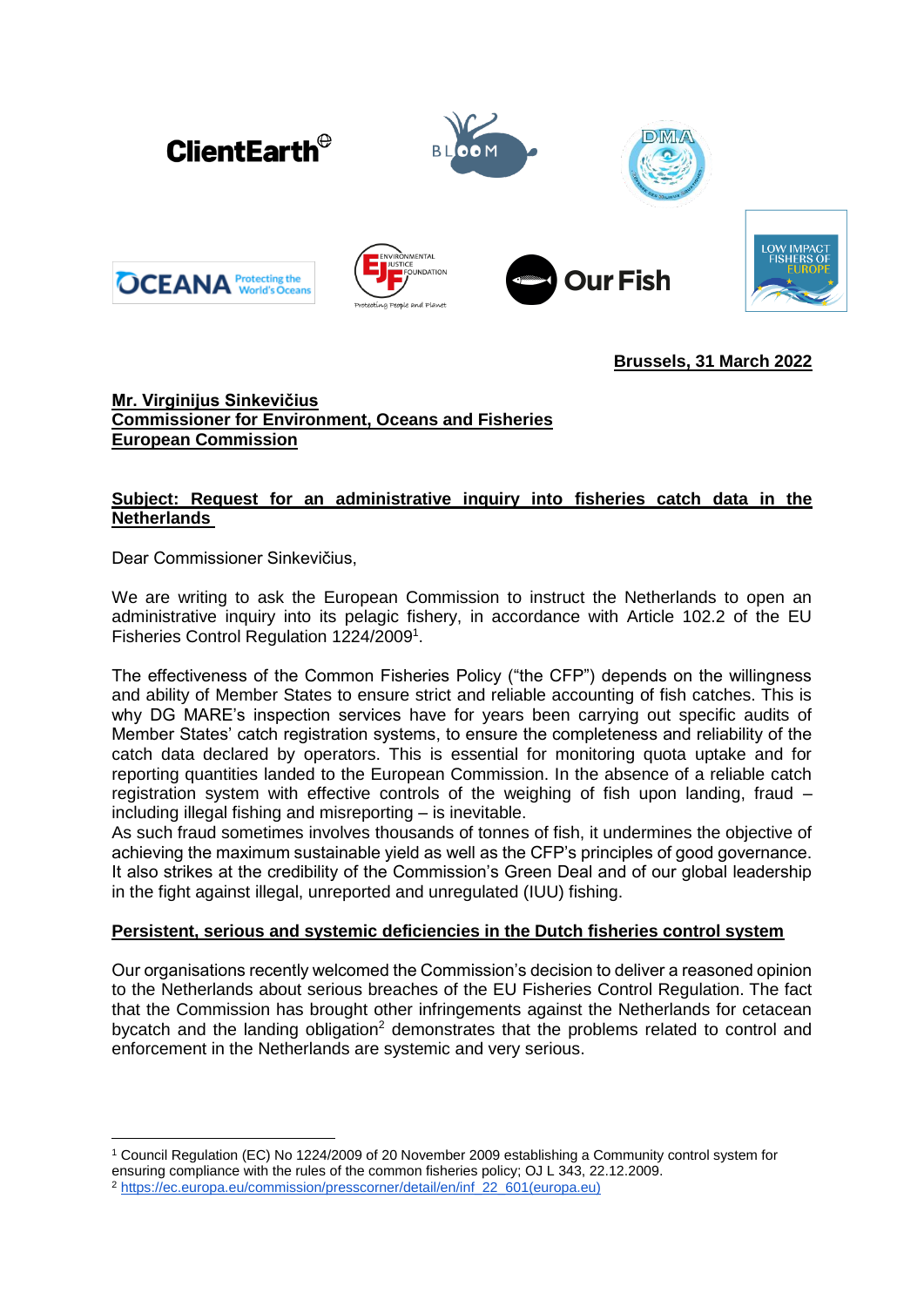Articles by Dutch investigative journalists in early 2021<sup>3</sup> exposed glaring failures in the country's fisheries control system, highlighting in particular the bewildering fact that only two inspectors are in charge of controlling the Dutch pelagic fleet's vast landings.

As we are deeply concerned by the fact that such large quantities of fish are not being weighed and controlled properly, ClientEarth and the Low Impact Fishers of Europe ("the LIFE platform", which brings together small-scale fishers) lodged an administrative request for enforcement ("*handhavingsverzoek"*) with the Dutch Fisheries Control Agency ("the NVWA") in June 2021<sup>4</sup>, asking them to reinforce their controls on relevant operators in Dutch ports.

Following meetings with the Dutch lawyers who represent us in this matter, the NVWA refused to provide us with the information necessary to measure any changes. As of today, and in the absence of evidence to the contrary, we consider that the situation remains unchanged. This is deeply worrying, and the Commission's intention to continue its infringement procedure against the Netherlands confirms our concerns.

### **We urgently call on the Commission to request an administrative inquiry in the Netherlands**

Based on all the information in our possession, pelagic freezer trawlers routinely land in Dutch ports and the figures used to complete landing declarations and sales notes have been based on unverified estimates provided by the operators. This presents a glaring risk of systematic overfishing and potentially massive underreporting of many thousands of tonnes of pelagic catches over decades by vessels that land and sell their catches in the Netherlands, from where some of the landings are likely exported to other EU Member States.

Furthermore, in terms of accounting for catches, including quantities discarded, it is normally incumbent on Member States to evaluate last haul reports and compare the data in them with logbook entries, to account for undocumented fishing mortality. Controls at sea need to be coordinated with controls on land. Logbook entries and last haul reports may differ by a factor of 30 to 50. This needs to be controlled. In this era of modern law enforcement technologies, to which all citizens are routinely subjected, it is unacceptable that Union fishing vessels' fishing activities at sea are exempt from effective CCTV electronic control tools. Such measures would ensure enforcement and accountability for the discard ban, cetacean bycatch and many other forms of illegal fishing behaviour.

The recent event of the massive allegedly illegal discarding of Blue Whiting involving the Lithuanian trawler FV Margiris, under Dutch beneficiary interest, detected thanks to the work of an international organisation and widely reported in the international press, is a further demonstration of the crucial and urgent need to control these vessels more intensively at sea and upon landing.

**We urgently call on the Commission to instruct the Netherlands to act on the irregularities described above by conducting an administrative inquiry in accordance with Article 102.2 of the Control Regulation, in order to determine the actual quantities landed by Dutch-owned pelagic freezer trawlers in the Netherlands and elsewhere since 2010. This is the only way to remedy the situation, while also shedding full light on the extent of the fraud which has presumably been taking place over several years.** The Commission does not have the resources to do this itself, nor do civil society organisations

<sup>&</sup>lt;sup>3</sup> <https://www.groene.nl/artikel/twee-inspecteurs-voor-de-totale-zee> and see also [https://www.groene.nl/artikel/ze](https://www.groene.nl/artikel/ze-zijn-hard-op-weg-de-zee-leeg-te-plunderen)[zijn-hard-op-weg-de-zee-leeg-te-plunderen](https://www.groene.nl/artikel/ze-zijn-hard-op-weg-de-zee-leeg-te-plunderen)

<sup>4</sup> [https://www.clientearth.org/latest/press-office/press/legal-challenge-in-the-netherlands-to-close-open-door-for](https://www.clientearth.org/latest/press-office/press/legal-challenge-in-the-netherlands-to-close-open-door-for-illegal-fishing/)[illegal-fishing/](https://www.clientearth.org/latest/press-office/press/legal-challenge-in-the-netherlands-to-close-open-door-for-illegal-fishing/)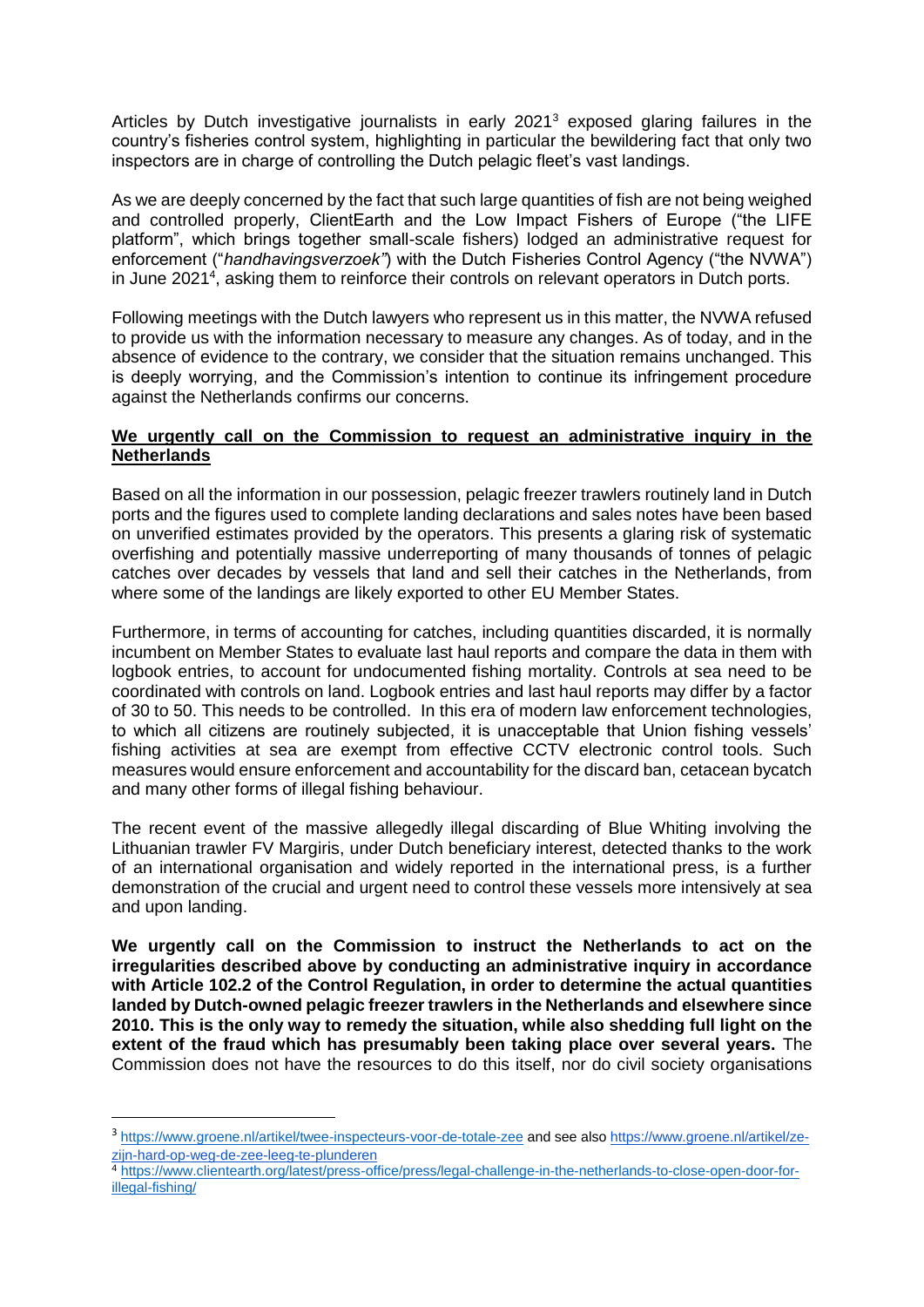like ours. Only the Dutch authorities have the capacity and the mandate – and, we maintain, the obligation – to get to the bottom of this.

As a precedent, the Commission triggered a similar inquiry in Ireland following irregularities detected by the Commission in relation to the weighing and registration of landings of small pelagic catches.

We believe such an inquiry is necessary for a level playing field among fishers and to ensure the equal treatment of Member States. It is also essential to curb the continued overfishing of our pelagic stocks and to make potential quota payback and the necessary deductions from future fishing opportunities to redress previous overfishing. Such an administrative inquiry should also investigate the actual quantities landed and sold by Dutch owned vessels operating and landing in third countries. The fishing opportunities available to Union fishing vessels operating in third-country waters under the provisions of sustainable fishing partnership agreements, for example, are funded by European taxpayers who are entitled to greater transparency concerning European Union operators in the context of the international fight against IUU fishing.

#### **There is an imperative need for fair treatment of all Member States and fishers in Europe to achieve a "culture of compliance"**

This request is all the more necessary given the ongoing revision of the Control Regulation.

It will not be possible to make progress on a regulation that calls for the uniform application of the rules when some Member States spectacularly fail to put in place an effective control system despite the adoption of the regulation 13 years ago. Moreover, creating a level playing field will not be possible if small-scale fishers are subject to strict controls in EU waters, whilst some Member States are still failing to properly control larger fishing vessels owned by influential operators.

This administrative inquiry would send a positive message to all Member States seriously engaged in the fight against IUU fishing. It would also ensure the equal treatment of Member States such as Spain or Ireland, which are facing long-standing quota paybacks for small pelagic species. It would likewise demonstrate to the international community the European Commission's strong commitment to eradicating IUU fishing practices endemic within the Union and the Commission's determination to give effect to the principles set out in the Biodiversity and Farm to Fork strategies.

To create a level playing field for all fishers, especially if catch reporting requirements will be expanded to the entire fleet, these need to be implemented equally across the sector. This means improving control to ensure that the fleet that is most destructive to ecosystems is monitored and controlled as it should be. Triggering an administrative inquiry in the Netherlands will send the message that the same rules apply with the same force across the entire European fleet.

Small-scale fishing is a sector which provides 50% of the jobs at sea. Numerous accounts from the small-scale fishers who are supporting this letter demonstrate that the unequal treatment described above is wreaking havoc on a shared resource, on fair competition and on many jobs in the European fishing sector – the same jobs held by people who love this profession, who keep their heritage alive, and who first come to mind when we think about the fishing sector.

In this modern age of transparency and accountability, we can no longer allow any Member State to compromise the reputation and credibility of the European Union and its rules – in the eyes of our fishers, but also in the eyes of European citizens and our external partners.